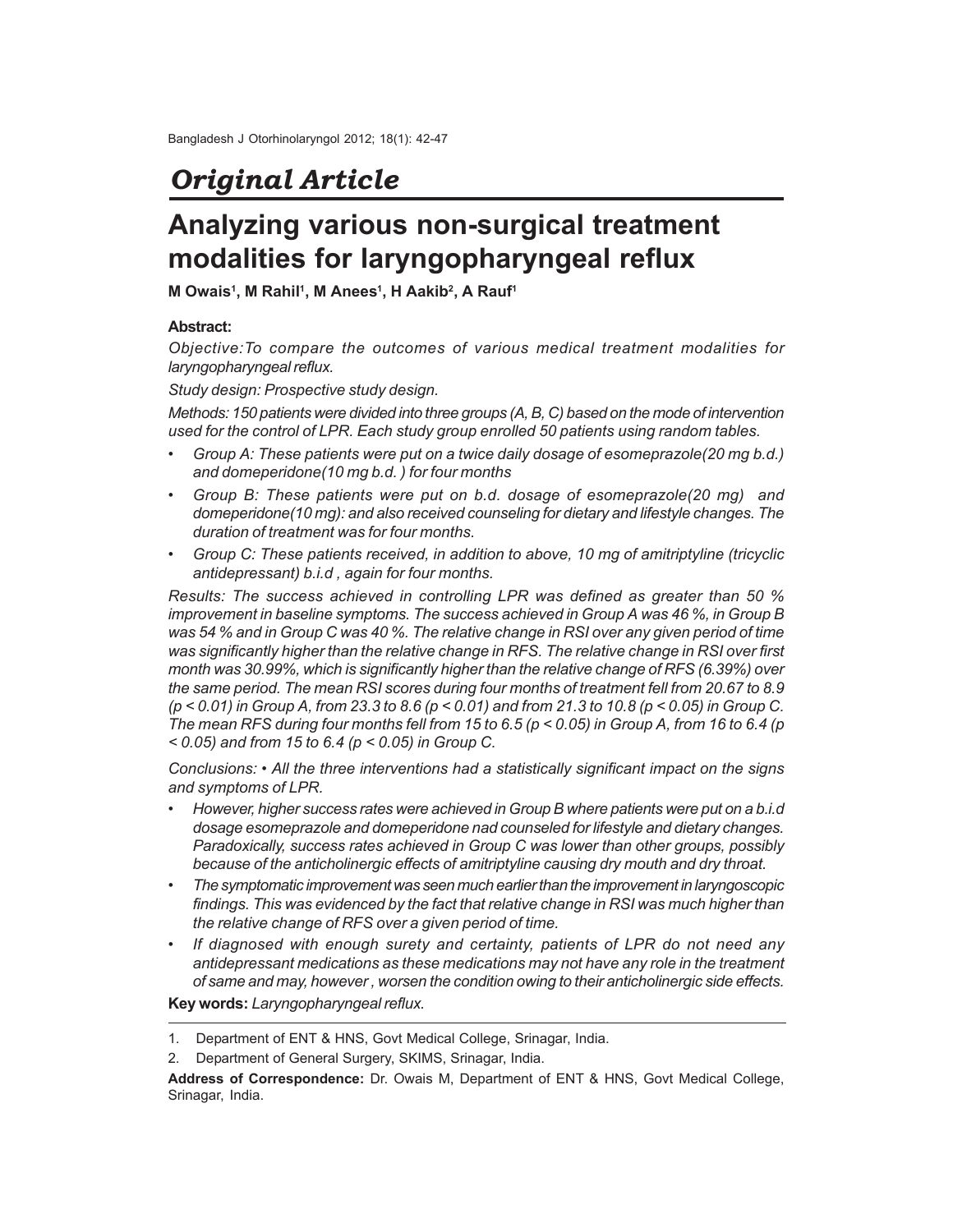### **Introduction:**

In 1934, Bray suggested a link between gut symptoms and airway disease. Chery reported acid-related laryngeal ulcerations and granulomas in 1968<sup>1</sup>. Subsequent studies suggested that acid reflux might be a contributory factor in other laryngeal and respiratory conditions. In 1979, Pellegrini and DeMeester were the first to document the link between these airway symptoms and reflux of gastric contents. They also proved that treatment of reflux disease results in elimination of these airway symptoms<sup>2</sup>. LPR causes a variety of symptoms, including hoarseness, postnasal drip, sore throat, difficulty swallowing, wheezing, chronic cough, globus pharyngis and chronic throatclearing. Some people with LPR have heartburn, while others have little or none of this symptom. This is because the material that refluxes does not stay in the esophagus for very long and the acid does not have enough time to irritate the esophagus<sup>3</sup>. These symptoms are most often prevalent just after waking. Foods which have been fried, overly heavy foods or spicy foods, fatty foods may be the most common triggers<sup>4 - 9</sup>. Others include coffee, other caffeinated beverages and citrus fruits. Peppermint, although it is popular for controlling stomach issues, actually makes reflux worse, and so it should be cut out of one's laryngopharngeal reflux diet.Certain bad habits also trigger reflux. Smokings, using smokeless tobacco or liquor can all trigger reflux.

Being overweight can also worsen or cause reflux, since excess weight places undue pressure on the esophagus. A laryngopharyngeal reflux diet ishould be rich in vegetables and fruits and low in fat<sup>4</sup>. While a heavy meal can be satisfying and comforting, it can also trigger heartburn in many people. It is better to take a heavy meal at lunch and a lighter meal in dinner. Having low fat diet has even greater benefits. One should avoid drinking water , juices etc just before going to bed.<sup>7</sup> Twice daily dosage of PPIs has been found to be more effective than O.D. dosage<sup>11</sup>. The diagnosis of LPR is often difficult<sup>10</sup>. The symptom complex of LPR is seen in a number of medical and surgical conditions of Head and Neck<sup>10</sup>, and as a result this condition cannot be diagnosed on symptoms alone. Laryngoscopic findings such as erythema, edema, laryngeal granulomas, and interarytenoid hypertrophy have been used to establish the diagnosis; but these findings are very nonspecific, and have been described in the majority of asymptomatic subjects undergoing laryngoscopy<sup>5</sup>. A diagnosis can be made with a thorough medical history, general examination with emphasis on Gastroenterological Examination and Chest Examination, complete Head and Neck Examination. In our study, a diagnostic criteria was established to diagnose LPR. The findings suggestive of LPR include posterior laryngitis, pseudosulcusvocalis, Ventricular effacement, mucosal hypertrophy, Laryngeal pachydermia (granularity, cobblestone), Ulcers, granulomas, scarring and stenosis<sup>5</sup>.

## **Methods:**

A prospective study was conducted on 150 individuals diagnosed as patients of LPR , who attended the 'Department of ORL and Head and Neck Surgery' of "Government Medical College Srinagar and Associated Hospitals' over 12 months period from September 2010 to September 2011.The patients included in the study were all adults between age group 30-50 yrs(mean age group 42.3 years).We excluded from our study patients with other co-morbid conditions like stoke, Cardiovascular diseases, or other severely impaired or handicapped individuals. This was done to avoid loss of patients to follow up. We also excluded patients who had associated disorders like cholecystitis,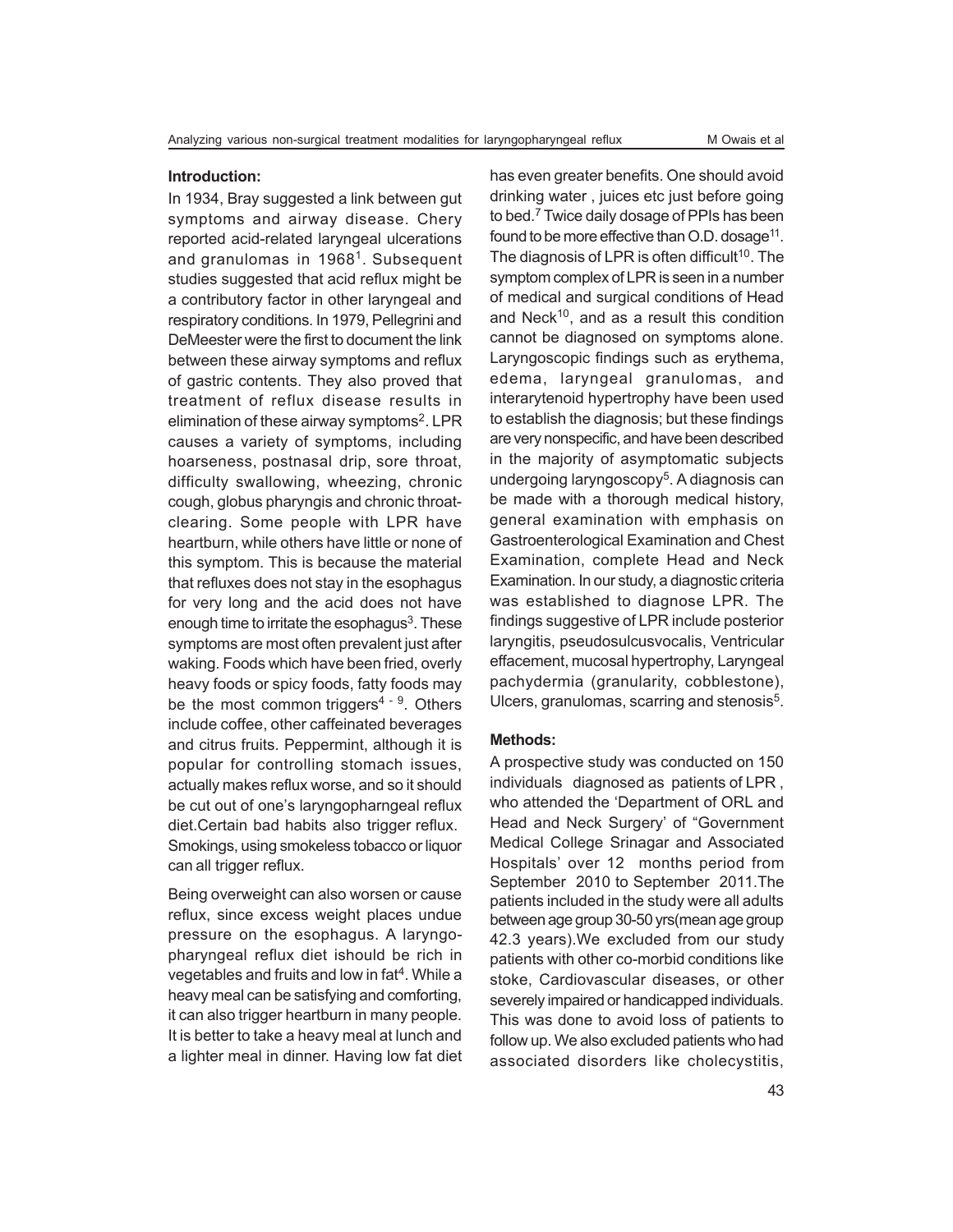#### **Reflux Symptom Index (RSI)**

|                                | Within the last month, how did the<br>5= Severe<br>0=No                     |   |   |   |         |         |   |
|--------------------------------|-----------------------------------------------------------------------------|---|---|---|---------|---------|---|
| following problems affect you? |                                                                             |   |   |   | Problem | problem |   |
| 1.                             | Hoarseness or a problem with your voice                                     | 0 |   | 2 | 3       | 4       | 5 |
| 2.                             | Cleaning your throat                                                        | 0 | 1 | 2 | 3       | 4       | 5 |
| 3.                             | Excess throat mucous or postnasal drip                                      | 0 | 1 | 2 | 3       | 4       | 5 |
| 4.                             | Difficulty swallowing food, liquids or pills                                | ∩ | 1 | 2 | 3       | 4       | 5 |
| 5.                             | Coughing after you ate ot after lying down                                  | ∩ | 1 | 2 | 3       | 4       | 5 |
| 6.                             | Breathing difficulties or choking episodes                                  | 0 | 1 | 2 | 3       | 4       | 5 |
| 7.                             | Troublesome or annoying cough                                               | 0 | 1 | 2 | 3       | 4       | 5 |
| 8.                             | Sensations of something sticking in your<br>throat or a lump in your throat |   |   |   |         |         |   |
| 9.                             | Heartburn, chest pain, indigestion or<br>stomach acid coming up             |   | 1 | 2 | 3       | 4       | 5 |
| Total                          |                                                                             |   |   |   |         |         |   |

Scores > 13 were taken as suggestive of LPR.

pancreatitis, irritable bowel syndrome, moderate to severe anemia, jaundice and patients with diabetes. All the patients included in study presented with one or more of the symptoms consistent with LPR. Relevant patient details, co-morbid conditions and medications were recorded on a study proforma.

A diagnosis was made with a thorough medical history, general examination with emphasis on Gastroenterological Examination and Chest Examination: Complete Head and Neck Examination. In our study, a Reflux Symptom Index (RSI) and Reflux Finding Score (RFS) were used to establish the diagnosis of LPR, and also to compare the results pre and post treatment. Scores >13 RSI and >7 RFS were used o establish the diagnosis of LPR, and accordingly only such patients were included in the study.

#### **Reflux finding score:**

- ·• Infraglottic edema (pseudosulcus vocalis) 0 (absent) 2 (present)
- Ventricular obliteration 0(none) 2(partial) 4 (complete)
- Erythema/hyperemia 0(none) 2(arytenoids) 4(diffuse)
- Vocal fold edema 0 (none) 1 (mild) 2 (moderate) 3 (severe) 4 (polypoid)
- Diffuse laryngeal edema 0 (none) 1 (mild) 2 (moderate) 3 (severe) 4 (obstruct)
- Posterior commissure hypertrophy 0 (none) 1 (mild) 2 (moderate) 3 (severe) 4 (obstruct)
- Granuloma or granulation 0 (absent) 2 (present)
- Thick endolaryngeal mucus 0 (absent) 2 (present) Scores > 7 were taken as suggestive for LPR.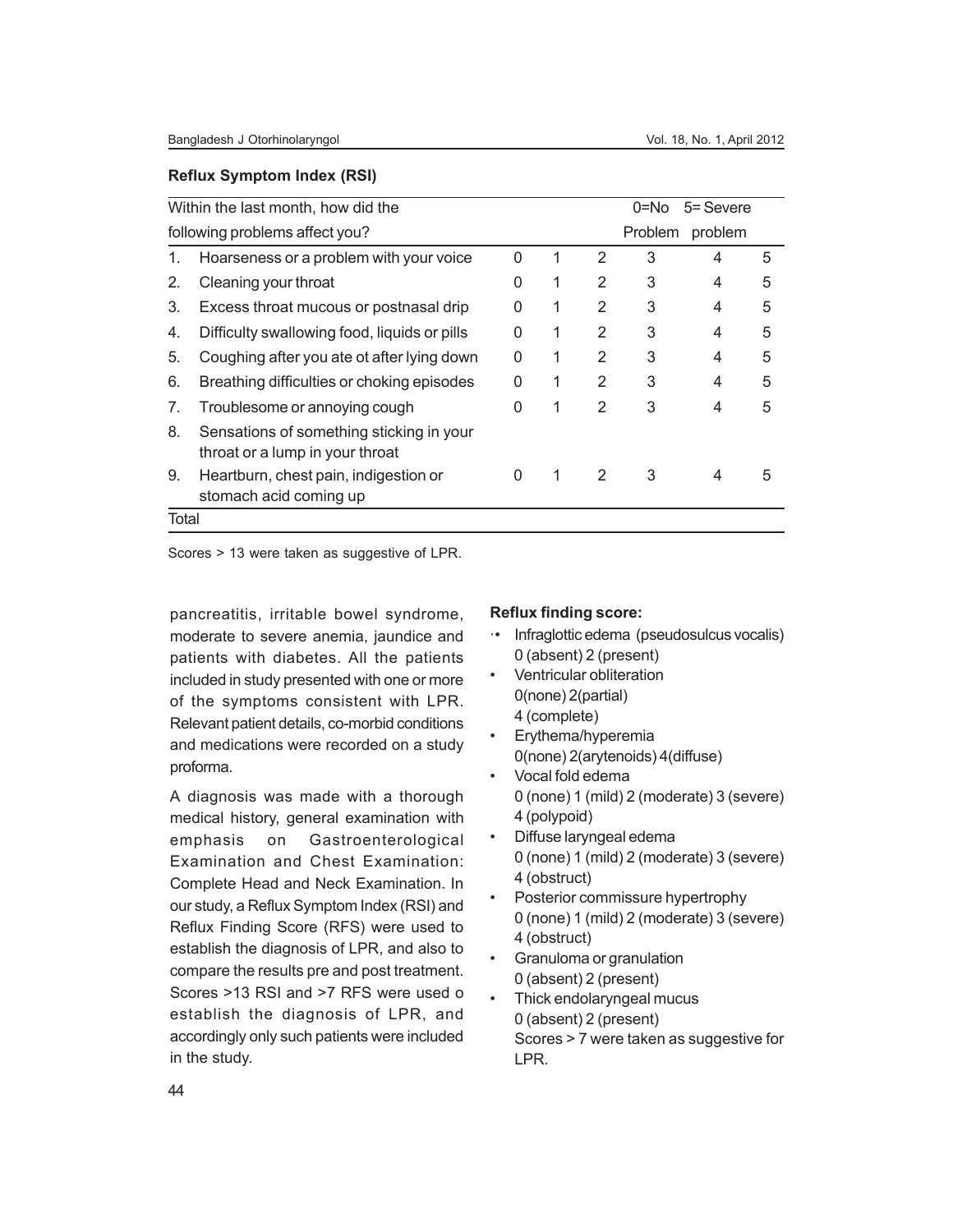Only those patients were included in this study who had a RSI > 13 and RFS >7. This was done to establish the diagnosis of LPR with a high degree of surety and certainty. Supplemented with this was the fact that other conditions mimicking LPR were ruled out. Postnasal drip, allergy, zenker's diverticulum, sensory neuropathy or excessive sensitivity of throat can all lead to chronic throat clearing , mimicking LPR. Patients were put on a regular follow up and at each follow up, these scores were calculated:

- Before starting treatment
- At 1 month.
- At 2 months
- At 4 months

PPis do alter the pH of Gastric juices and provide relief from most of the symptoms of GERD but reflux may still persist. It has been seen that total gastric reflux may remain same but the pH of the gastric juices refluxing is altered. Compared with omeprazole, its Sisomer (esomeprazole) displays lower firstpass hepatic metabolism and slower plasma clearance; this results in higher plasma concentration and highly effective inhibition of gastric acid secretion.Esomeprazole, the S isomer of omeprazole, has been shown to have higher healing rates of erosive esophagitis than omeprazole. As such, esomeprazole was used in our study for the suppression of Gastric pH.Esomeprazole 20 mg b.i.d. was used in all of these patients as b.i.d. dosage has been shown to be more effective than O.D dosage. The use of domeperidone has again been controversial, some supporting its use while some finding its use statistically insignificant. In our study, domeperidone 10 mg b.d. was used in patients of LPR.

Dietary modifications included avoiding alcohol and caffeine. Fatty meal, fried foods, spicy meals chocolates were also advised to

be avoided. Patients were advised to go to bed after three hours of having dinner. The head end of the bed was elevated by keeping two bricks under the legs of the head end side of the bed. This provided a sufficient elevation of 30 degrees. Patients were also advised not to take any water,milk and juices etc just before going to bed.

Additionally in another group, antidepressant Amitriptyline was used in a dosage of 10 mg b.i.d.

- GROUP A: These patients were put on b.i.d dosage of esomeprazole 20 mg and domeperidone 10 mg.
- GROUP B: In addition to esomeprazole and domepeidone(b.i.d) , these patients were counseled about the dietary and lifestyle modifications.
- GROUP C: These patients were put on a combination of esomeprazole and domeperidone: amitriptyline 10 mg b.i.d: and dietary and lifestyle modifications.

Patients who had symptomatic improvement and whose scores of RSI post-treatment were < 10 and RFS <5 were taken as to have a significant improvement in symptoms at 4 months.

#### **Results**

 This study analyzed a group of 100 patients, divided into three groups. Each group was subjected to a particular treatment modality. In Group A, patients were put on a b.i.d dosage of esomeprazole and domeperidone. Twenty three (46%) patients reported significant improvement in their symptoms (50 % improvement in their symptoms from the baseline). Another 10 %( 5 patients) reported some improvement and rest (44%) achieved no improvement at all.

Likewise in Group B, 27 patients (54%) reported greater than 50% improvement in their symptoms; 4 patients (8%) had some improvement and rest 38%(19 patients) no improvement at all.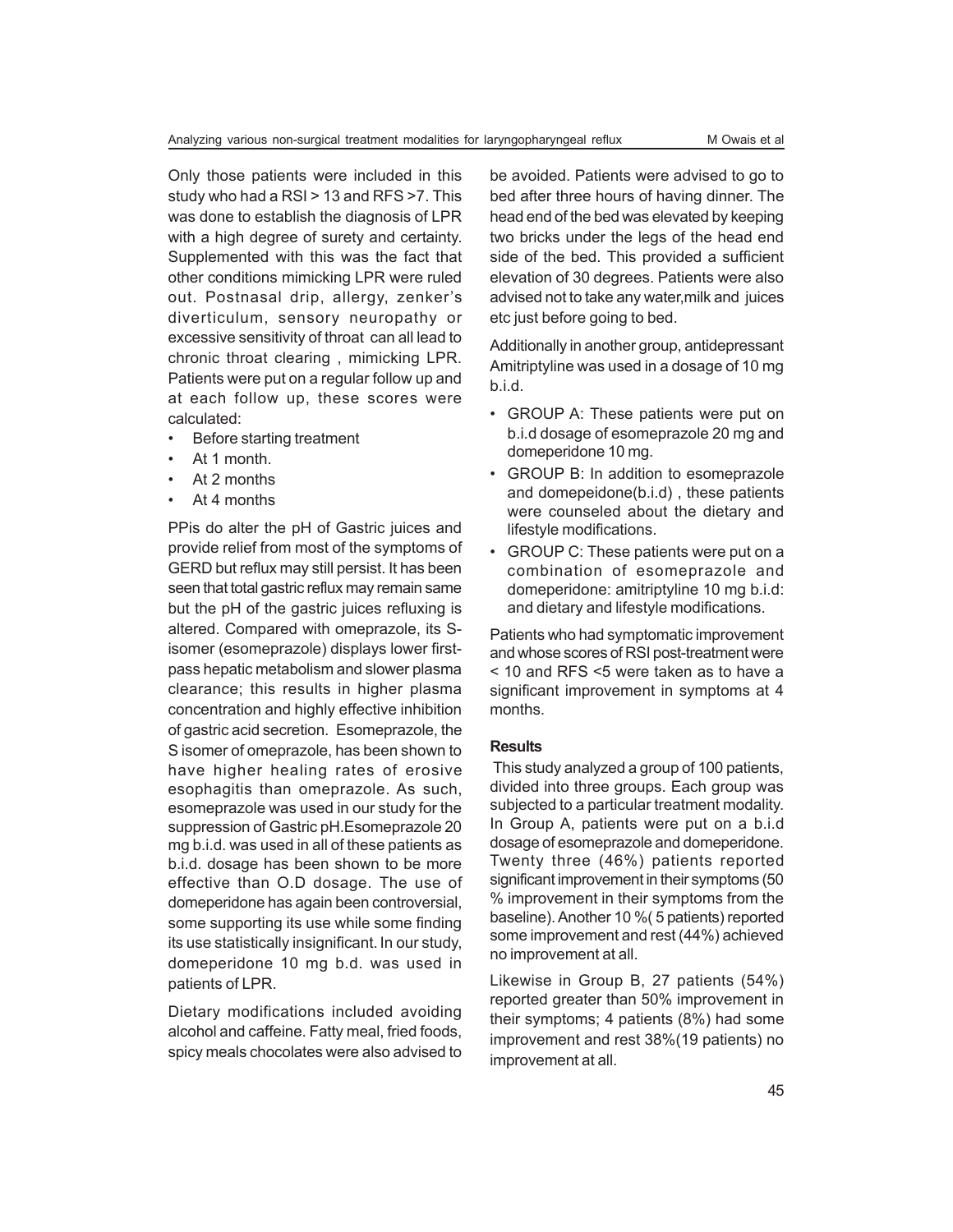In Group C, paradoxically only 20 patients (40 %) achieved significant improvement from their baseline symptoms. Another 8 % (4 patients) reported some improvement while 52% (26 patients) achieved no improvement at all.

| Group | Significant improvement | Some improvement | No improvement |
|-------|-------------------------|------------------|----------------|
|       | 46%                     | 10%              | 44%            |
| B     | 54%                     | 8%               | 38%            |
| C     | 40%                     | 8%               | 52%            |

As expected the RSI scores began to fall earlier than RFS. During a strict follow up, patients reported an improvement in their symptoms but the laryngoscopic examination could not detect any change from the baseline. Following table summarizes the scores of RSI and RFS at monthly intervals.

| Months     | 0 Month    | 1 Month    | 2 Months       | 3 Months   | 4 Months      |
|------------|------------|------------|----------------|------------|---------------|
| RSL        | 22.68+1.78 | $1565+133$ | $10.87 + 1.09$ | $900+06$   | 8 33+1 23     |
| <b>RSF</b> | 13.76+0.89 | 12.88+0.98 | $976+166$      | ი იგა 1 22 | $5.86 + 1.00$ |

#### *Mean Scores for 150 patients.*

The scores of RSI and RFS for individual groups as observed i9n this study is tabulated and observed 'p' value calculated to show the significance of the treatment modality on symptoms and signs of LPR.

| Group A    | Pre-treatme Score          | Score after 4 months of treatment | $X^2 = (o-e)^2/e$ | P Value |
|------------|----------------------------|-----------------------------------|-------------------|---------|
| <b>RSI</b> | 20.67                      | 8.9                               | 6.70              | < 0.01  |
| <b>RFS</b> | 15                         | 6.5                               | 4.81              | < 0.05  |
| Group B    | Pre-treatment Score        | Score after 4 months of treatment | $X^2=(o-e)^2/e$   | P Value |
| <b>RSI</b> | 23.3                       | 8.6                               | 9.27              | < 0.01  |
| <b>RFS</b> | 16                         | 6.4                               | 5.76              | < 0.05  |
| Group C    | <b>Pre-treatment Score</b> | Score after 4 months of treatment | $X^2=(o-e)^2/e$   | P Value |
| <b>RSI</b> | 21.3                       | 10.8                              | 50176             | < 0.05  |
| <b>RFS</b> | 15                         | 6.4                               | 4.93              | < 0.05  |

# **Discussion:**

The treatment of LPR has been a matter of debate for decades. Studies have been conducted with various PPIs and the role of each has been debated and counter debated. As the difficulty in diagnosing this condition prevails, some authors have supported the use of antidepressant medication in these conditions. Astonishingly no study has been done so far to analyze the use of antidepressant medication in extraesophageal Reflux. This study evaluated patients' symptoms and signs; and the impact of the drugs (PPIs and Prokinetic drugs), lifestyle changes and anti-depressant medication amitriptyline on LPR. This study concluded that all the three modalities have a statistically significant impact on signs and symptoms of LPR. Higher success rate was achieved in the Group B. Thus, lifestyle modifications including keeping a wide time gap between meals and sleep, elevating the head end of the table: dietary modifications like cessation of smoking, alcohol, avoiding